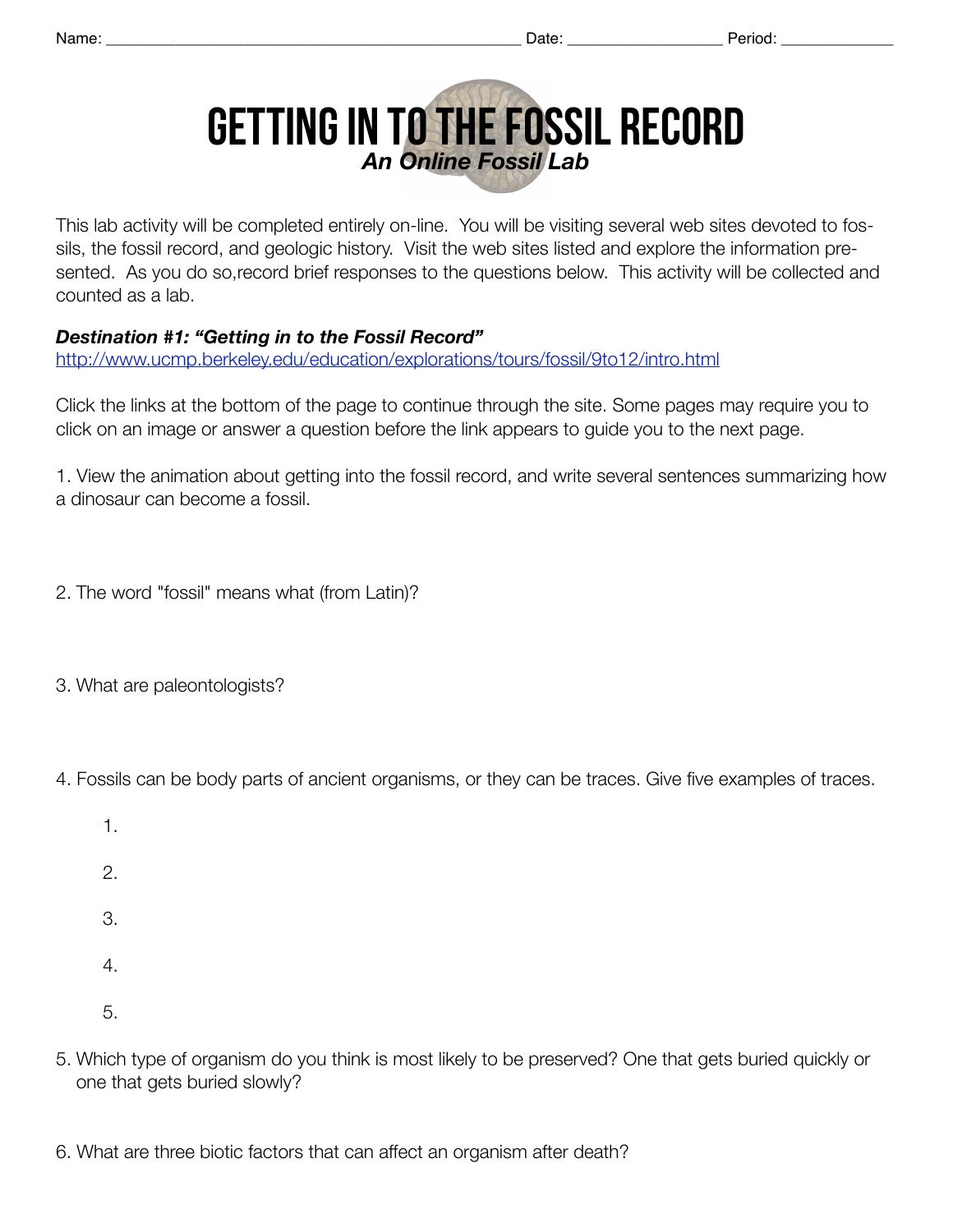- 1.
- 2.
- 
- 3.
- 7. What is an abiotic factor that can prevent the organism from becoming preserved, AFTER it has been buried?
- 8. What is a mold?
- 9. What is a cast?
- 10. What is amber?
- 11. What type of animal might become preserved in amber?
- 12. Where in the US is a tar pit found?
- 13. What type of animal might become preserved in a tar pit?
- 14. Which is more likely to fossilize? Hard parts or soft parts?
- 15. What are three ways in which a fossil can be destroyed after it has formed?
	- 1.
	- 2.
	- 3.
- 17. Which type of rock is most likely to contain fossils? Igneous, sedimentary, or metamorphic?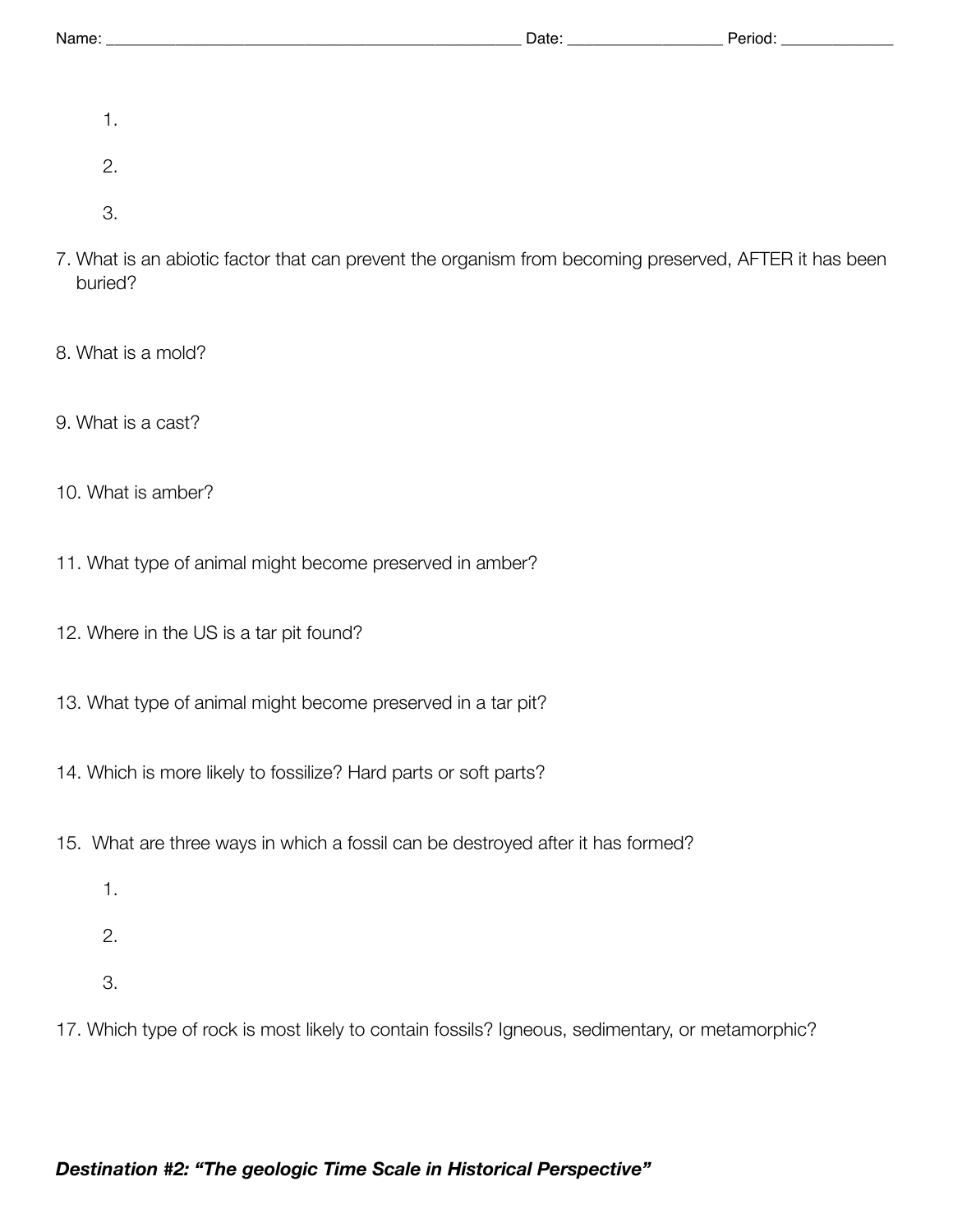## <http://www.ucmp.berkeley.edu/exhibit/histgeoscale.html>

- 1. Explain the contributions of Nicholaus Steno to geology.
- 2. What was William Smith's contribution to geology?
- 3. The beginning of the Phanerozoic is marked by what occurrence?
- 4. What are the three divisions (Eras) of the Phanerozoic Eon?
	- 1.
	- 2.
	- 3.
- 5. What do the following terms mean?
	- 1. "zoic"
	- 2. "Cen"
	- 3. "Meso"
	- 4. "Paleo"
- 6. What major group of animals dominated the Mesozoic Era?